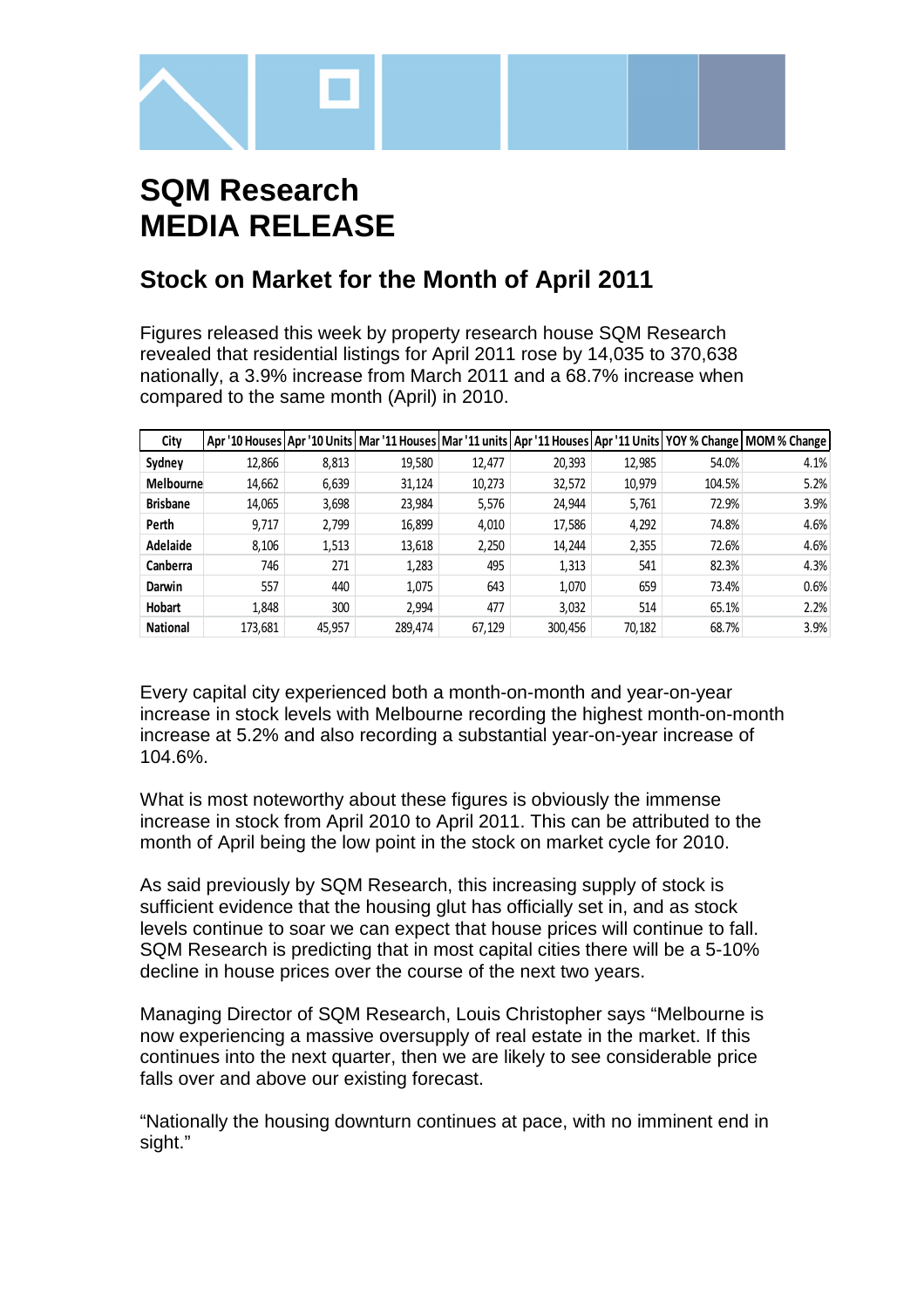

## **Key Points**

- Total online residential property listings rose by 3.9% during the month of April 2011 to 370,638.
- Nationally, stock has risen by 68.7%- an increase of 151,000 since the same month (April) in 2010.
- Melbourne recorded the highest year-on-year growth at 104.5%, more than doubling its figures since April 2010 coming to a total of 43,551.
- Melbourne also recorded the highest month-on-month growth, increasing by 5.2% since March 2011.
- No capital cities recorded declines, although Darwin recorded the least month-on-month growth, rising 0.6% since March 2011 and Sydney recorded the least year-on-year growth, rising 54%. Since April 2010.

For more information and a breakdown on the regions for capital cities, contact:

Louis Christopher Managing Director SQM Research Pty Ltd Direct - [612] 9225 6045 Mobile - 0410667651

Naomi Christopher Communications Manager SQM Research Pty Ltd Direct – [612] 9225 6038 Mobile – 02421856260

Please note- If contacting Naomi Christopher on Friday, use mobile number only.

www.sqmresearch.com.au

### **About SQM Research**

SQM Research is an independent property research house which specialises in providing accurate property related research and data to financial institutions, property professional, real estate investors and the media.